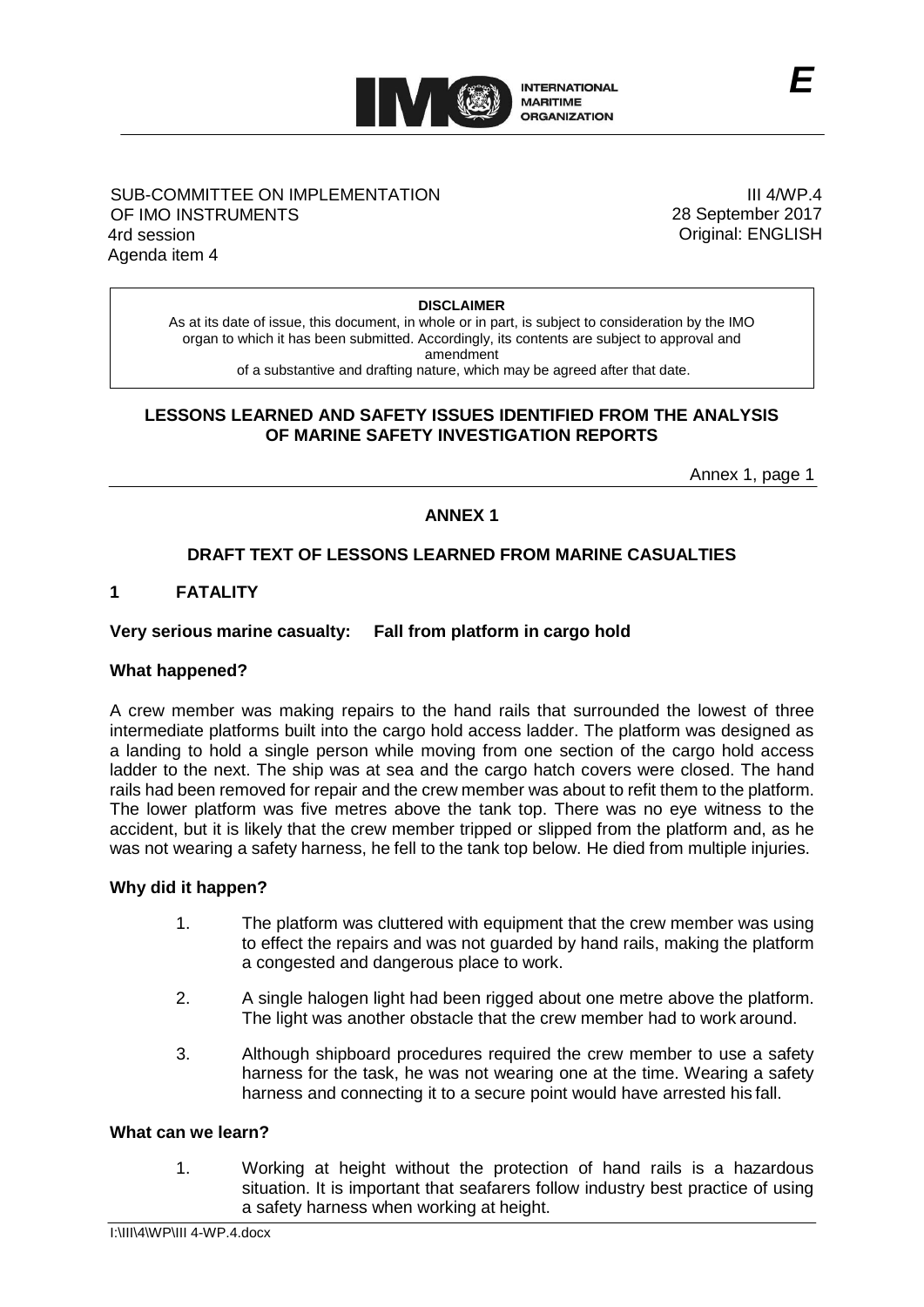2. It is important when working in dark spaces that sufficient lighting is used to illuminate the immediate and general working area without obstructing the workers.

## **Who may benefit?**

Seafarers, shipowners, operators, providers of ship safety management systems.

## **2 FIRE**

## **Very serious marine casualty: Engine-room fire**

## **What happened?**

A fire broke out in the engine-room of a passenger/ro-ro ship. As a result, the Chief Engineer and an engineer apprentice died and two other crew members suffered serious injuries. The

seat of the fire was concluded to be in the vicinity of the starboard main engine No.5 fuel injector pump.

When the fire broke out, the First Engineer, the engineer apprentice and a repairman were in the engine-room workshop, located outboard of the starboard main engine at cylinder head level. They saw thick black smoke and flames at the forward part of the starboard main engine. They left the workshop via the foremost of two doors but had to pass close by the fire to make their escape through the engine-room. The First Engineer and the repairman left the engineroom via a watertight door on the port side of the forward bulkhead. They do not remember seeing the engineer apprentice as they evacuated the engine-room. They made their way through the corridor and up the stairwell to the reception area on deck 3. It was concluded that the engineer apprentice probably followed the same escape route, but instead of stopping on deck 3, he continued to deck 4, where his body was found just inside the door to the stairwell. All three sustained major burn injuries.

The Chief Engineer and a motorman were in the separator room, located outboard of the port main engine at cylinder head level. The Chief Engineer had just left the adjoining incinerator room and had been talking to the motorman for about a minute when he realized that the incinerator room had filled with dense black smoke. He returned to the incinerator room to investigate. The motorman initially looked into the engine-room from the aft door of the separator room and then went back to look for the Chief Engineer. Since he could not find him, he made his escape via the after door of the separator room, down to the engine-room floor plates, and into the auxiliary room through the watertight door located port aft of the engineroom. From there he was able to reach the control room where he called the bridge. The Chief Engineer's body was subsequently found in the separator room.

The vessel lost all main and auxiliary engine power. The emergency generator started but overheated and failed shortly afterwards. Consequently, the ship's fire pumps and other electrical equipment became inoperative. Fortunately, the ship was close to shore and was taken under tow to a berth where firefighters attended. Meanwhile, all 207 passengers and 55 crew had been evacuated by the two port side lifeboats.

## **Why did it happen?**

1. After the fire, two different leakages were found in the fuel system, one from fuel injector pump No.5 fuel return pipe – which was completely fractured just below the pump flange - and one from the shared fuel return line drainage ball valve at the forward end of the starboard engine at floor plate level. The body of this valve was found detached from the pipe and lying on the floor plates. The indicator cock adjacent to No.5 fuel pump was not insulated, and it was concluded that the hot surface had ignited the escaping fuel.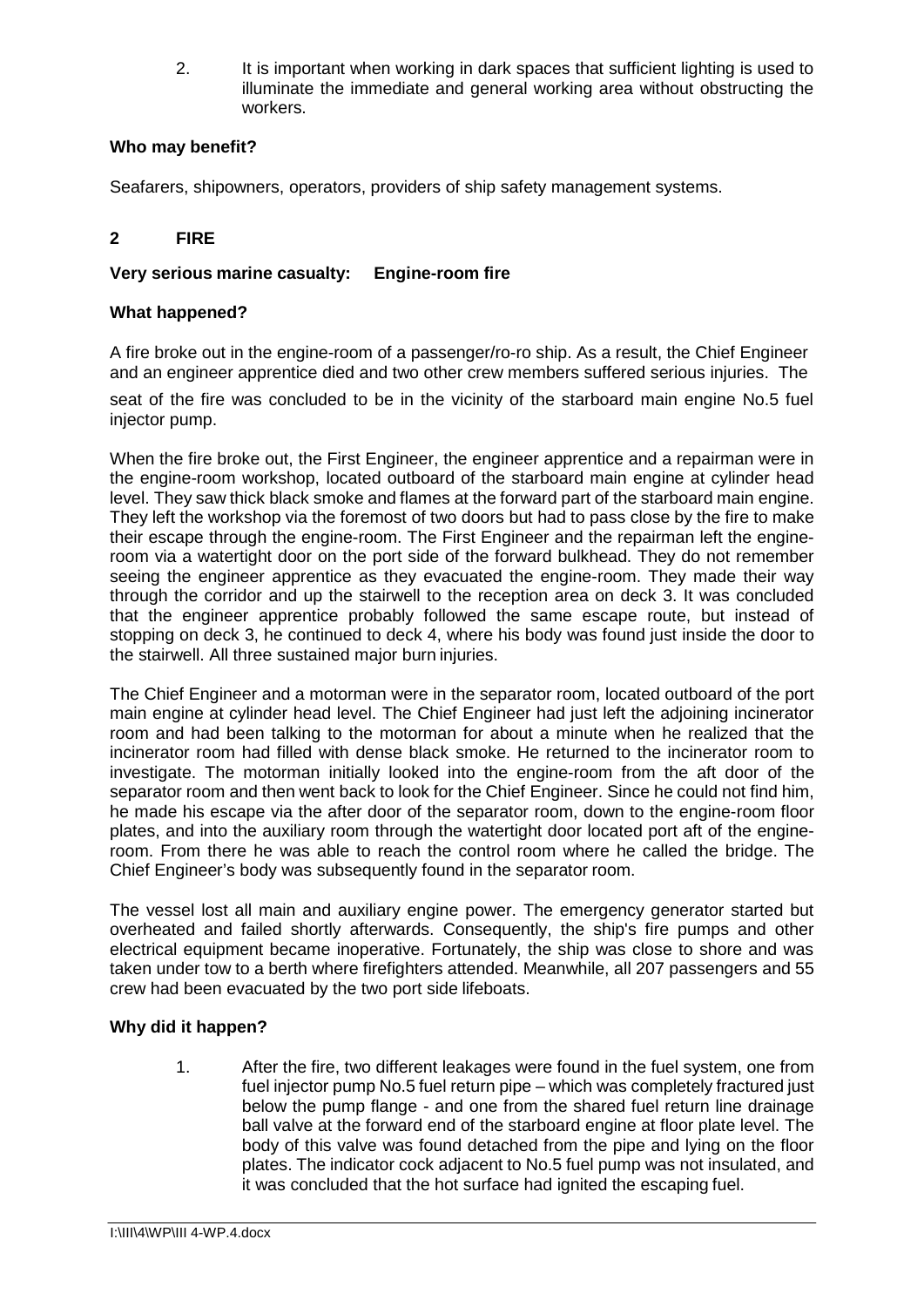- 2. All four fastening bolts for the fuel injector pump were found to be loose, allowing the pump housing to move. Subsequent examination of the fracture surfaces showed that the fuel return pipe most probably broke as a result of fatigue fracturing, caused by the cyclical vertical loads caused by the movement of the pump body. The pump body was moving because the holding down bolts had not been correctly secured after the pump had been replaced twelve days previously. The fire spread to vital control equipment. Spray shields/covers were originally fitted by the engine manufacturer in front of each range of fuel pumps. These were not in place at the time of the fire. Had they been in place, they might have prevented fuel and flames impinging on the control equipment.
- 3. A fixed local application firefighting system was fitted but it was set to manual instead of automatic operation and was not activated manually until sometime after the fire had started. When it was eventually activated, the absence of the spray shields/covers might have rendered the local application fire system less effective since the water nozzles were arranged on the basis that the spray shields were kept in place. Had the water spray system activated automatically, it might have provided a degree of protection to the personnel evacuating the workshop.
- 4. The fixed carbon dioxide fire extinguishing system was not activated because the Master was uncertain whether the engine-room had been fully evacuated.
- 5. The quick closing fuel supply valves were not operated. (The fire procedure contained no instructions for shutting off the fuel supply. This instructionwas contained in the procedure for activating the carbon dioxide fire extinguishing system).
- 6. The engine-room air inlets were not closed.

- 1. A fuel fire in the main engine-room can develop extremely rapidly; in this case the engine-room filled with dense black smoke and both main engines failed within about four minutes of the fire alarm sounding. This highlights the importance of fire prevention – maintaining insulation etc., and keeping on top of leaks. It also demonstrates the importance of thorough emergency planning and regular, meaningful firefighting and evacuation drills.
- 2. Correctly secure components subject to vibration and/or pulsating loads. When carrying out maintenance, it is essential that all manufacturer's instructions are available to, and understood by, maintenance personnel. In this case, the manufacturer required the holding down bolts to be secured to a specified torque; this information had not been included in the ship's job description for overhauling injector pumps, and a torque wrench had not been used to secure the bolts. Even had a torque wrench been used, it is beneficial to first ensure that threads run freely, that the component is properly seated and the specified torque is correctly applied; it is also worth considering the application of positive locking devices such as tab washers in addition to applying the specified torque in accordance with manufacturer's recommendations.
- 3. Ensure spray shields and covers are in place and secure after maintenance.
- 4. Ensure all hot surfaces are insulated and/or shielded in accordance with IMO MSC.1/Circ.1321 *Guidelines for measures to prevent fires in engine-rooms and cargo pump-rooms*.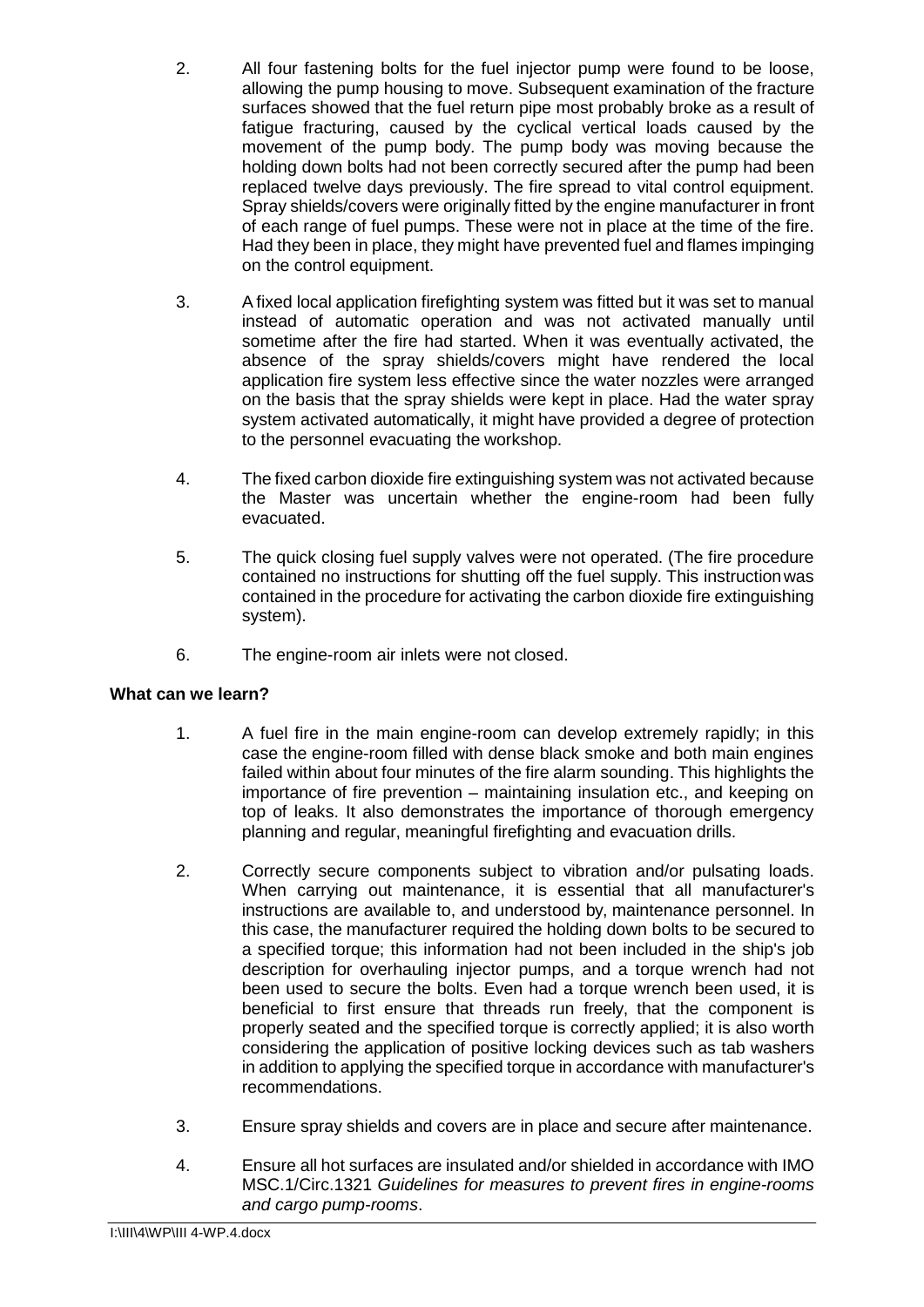- 5. Carry out periodic checks while machinery is running under full load to identify any hot spots, and insulate or shield them from possible fuel sprays. Infra-red heat detectors are useful to establish surface temperatures.
- 6. Consider establishing a record of all surfaces required to be insulated and the degree of insulation required.
- 7. Deal with any fuel leaks immediately.
- 8. Where automatic fixed local application firefighting systems are installed, ensure that the operating system is normally set to automatic. [Consider introducing an advisory system to clearly show when the system has been temporarily switched to manual to carry out maintenance e.g. a large warning notice in the control room and/or on the system control panel]
- 9. It is important to provide training to deal with situations in which key personnel are put out of action. A lack of training and a lack of awareness about the responsibilities of stand-ins were among the factors that led to inadequate handling of the situation as it developed, especially since the Chief Engineer and First Engineer could not fulfil their assigned emergency duties.
- 10 Where prepared job specifications are an established part of the company's safety management system, essential manufacturer's information necessary for completing the task safely (e.g. torque values for tightening securing bolts) should be included. While underpinning knowledge might have led one or more of the ship's engineers to query the absence of this information, the casualty demonstrates that, where a strategy of relying on documented work instructions is being used, it is essential that all necessary steps and data are included.
- 11. Administrations and classification societies should consider introducing thermal imaging in their annual inspections to identify any non-compliant insulation.

## **Who may benefit?**

Seafarers, shipowners, classification societies, Administrations.

## **3 MACHINERY FAILURE**

## **Very serious marine casualty: Engine-room fire**

#### **What happened?**

As a result of a severe engine-room fire, this passenger/ro-ro passenger ship lost all main and auxiliary power. In the resulting blackout, the emergency generator started up and went on line but stopped shortly afterwards.

When the engine was examined after the accident, it showed signs of overheating. The dampers that are meant to ensure that the engine has access to fresh air for cooling and combustion were found in the closed position, and a cooling water hose was found to be broken. The hose showed clear signs of fatigue, with both interior and exterior crack formations.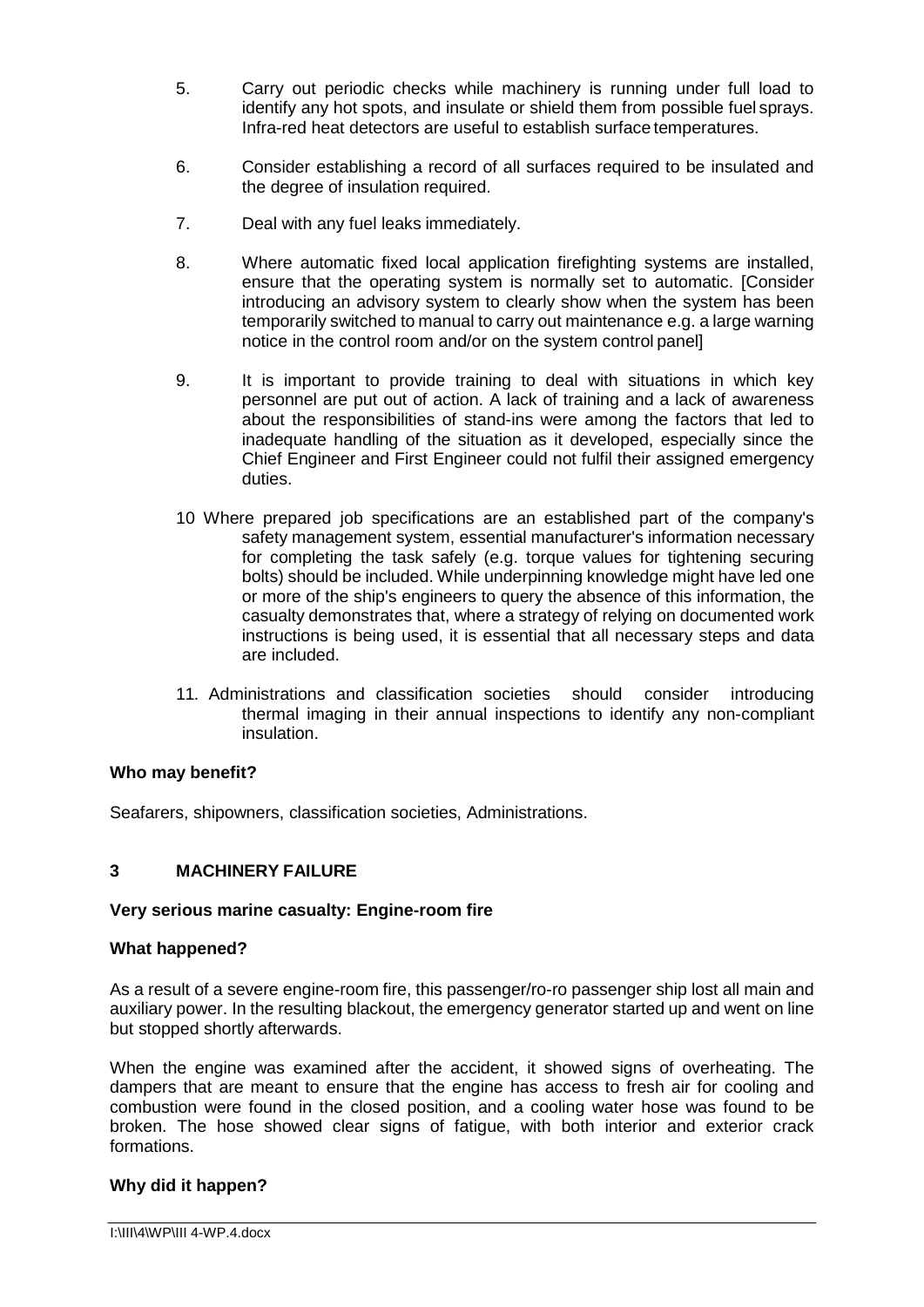1. The dampers either opened and quickly closed again, or failed to open, and the temperature in the emergency generator room increased as a result of insufficient air cooling. This then caused a rapid increase in the cooling water

> temperature, so that the cooling water line was exposed to high temperatures and probably a considerable increase in pressure when the cooling water reached boiling point. The hose probably ruptured under the strain and cut off the last remaining cooling effect for the engine, which then seized.

2 The dampers were arranged to be normally closed and held closed by springs. They were dependent on a supply of compressed air from an accumulator to open them automatically when the generator started. The compressed air is produced by a working air compressor placed in the auxiliary engine-room and powered from the main switchboard. After weaknesses in this system had been identified in connection with the grounding of a sister ship two-years previously, a check valve was installed on the air supply line in the emergency generator room, so as to prevent loss of air pressure in the event that the power supply failed. The maintenance system on board the ship required the periodic testing of the automatic air dampers. This test was carried out about two months prior to the fire and the following comment entered:

> *"*the check valve does not work as intended – the damper goes in closed position after a while. Working on getting hold of new air cyl. with opposite action. Until then, the dampers are to be set blocked open at black-out*".* [sic]

This information was neither shared with the shore-based management or sister ships in the fleet nor were effective temporary measures put in place to ensure the air supply in the event of an emergency situation.

## **What can we learn?**

- 1. From a design point of view, the means for ensuring the air supply dampers to the emergency generator function should be completely independent of the ship's main power supply.
- 2. When non-conformities are found on essential systems and spares are not readily available, suitable and effective contingency measures need to be implemented. If the non-conformity affects essential safety equipment – such as the emergency generator – and effective contingency measures cannot be implemented, then the relevant authorities should be advised.
- 3. Such non-conformities should be shared with shore management, who, in turn, should consider whether the information should be shared with the fleet.

## **Who may benefit?**

Seafarers, shipowners, ship managers.

## **4 CONTACT**

#### **Very serious marine casualty: Engine-room fire and subsequent contact**

#### **What happened?**

As a result of a severe engine-room fire, this passenger/ro-ro ship lost all main and auxiliary power and had to be taken under tow to a nearby berth. The stabiliser fins remained extended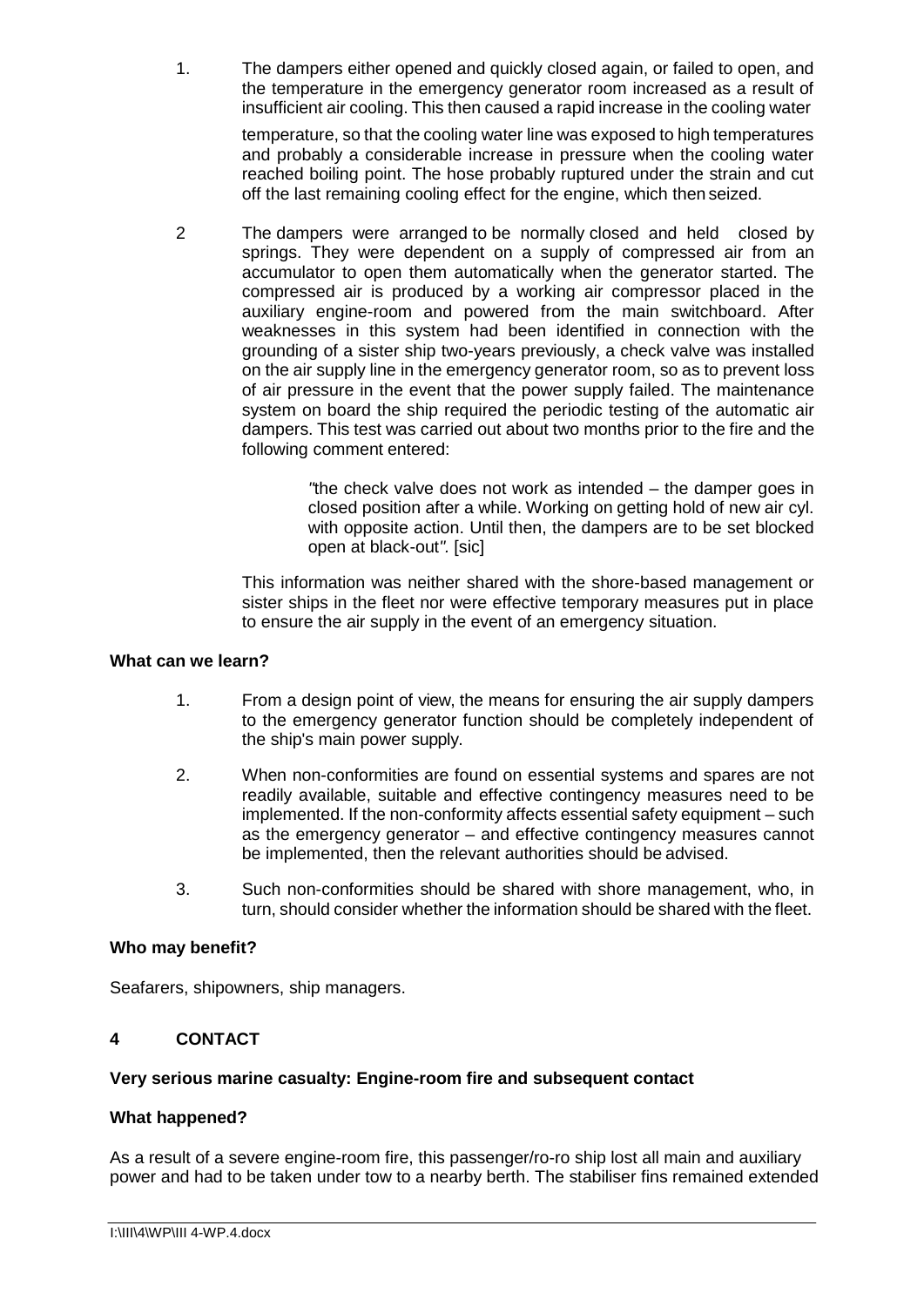and, when coming up against the quay, the ship's side was penetrated by the starboard fin. The hull damage led to water ingress in No.2 Cargo Hold. The water also entered No.1 Cargo Hold, probably through the watertight doorway between the cargo holds. The door was not watertight due to a worn seal along the underside of the door. It took quite some time to locate and temporarily repair the hull damage, and to establish sufficient pumping capacity. The situation escalated and became critical in that the ship was close to capsizing alongside the quay.

## **Why did it happen?**

- 1. Normally, the stabilizer fins retracted automatically when the bow thrusters were started. Since the bow thrusters could not be used on this occasion (no power), this did not happen.
- 2. There was a checklist to be used when approaching port and this included retraction of the fins. Various means of retracting the fins were provided, including the provision of a manual hydraulic pump, but none of the systems were used. It is not clear from the casualty report whether the checklist was referred to during the berthing operation or whether an attempt was made to retract the fins using the emergency manual pump. The seal on the underside of the watertight door between No.1 and No.2 Cargo Holds was found to be severely worn, leaving a gap of 8-10mm across the width of the door, an opening of about 200 $cm<sup>2</sup>$ .

## **What can we learn?**

- 1. When working under duress e.g. trying to berth a dead ship while there is a fire in the engine-room – it is particularly important to stand back and be sure that all appropriate steps are taken to achieve a safe berthing. It is under such circumstances that checklists have particular value.
- 2. The owners of this ship have since had dry tanks built around the stabilizer fins so that if there is a major leakage it will be contained within the dry tank.
- 3. Watertight doors should be examined periodically to ensure that they function correctly and the seals are in good order.

## **Who may benefit?**

Seafarers, shipowners, ship managers.

## **5 FATALITY**

## **Very serious marine casualty: Fall while working over ship's side**

## **What happened?**

A crew member fell overboard when the rope of the Bosun's chair that he was sitting on parted. The man had been painting the amidships draught marks of a 41,000 GT bulk carrier while it was anchored off a port. He was wearing neither a lifejacket nor a flotation aid, and the lifeline attached to him was not properly tethered to the ship.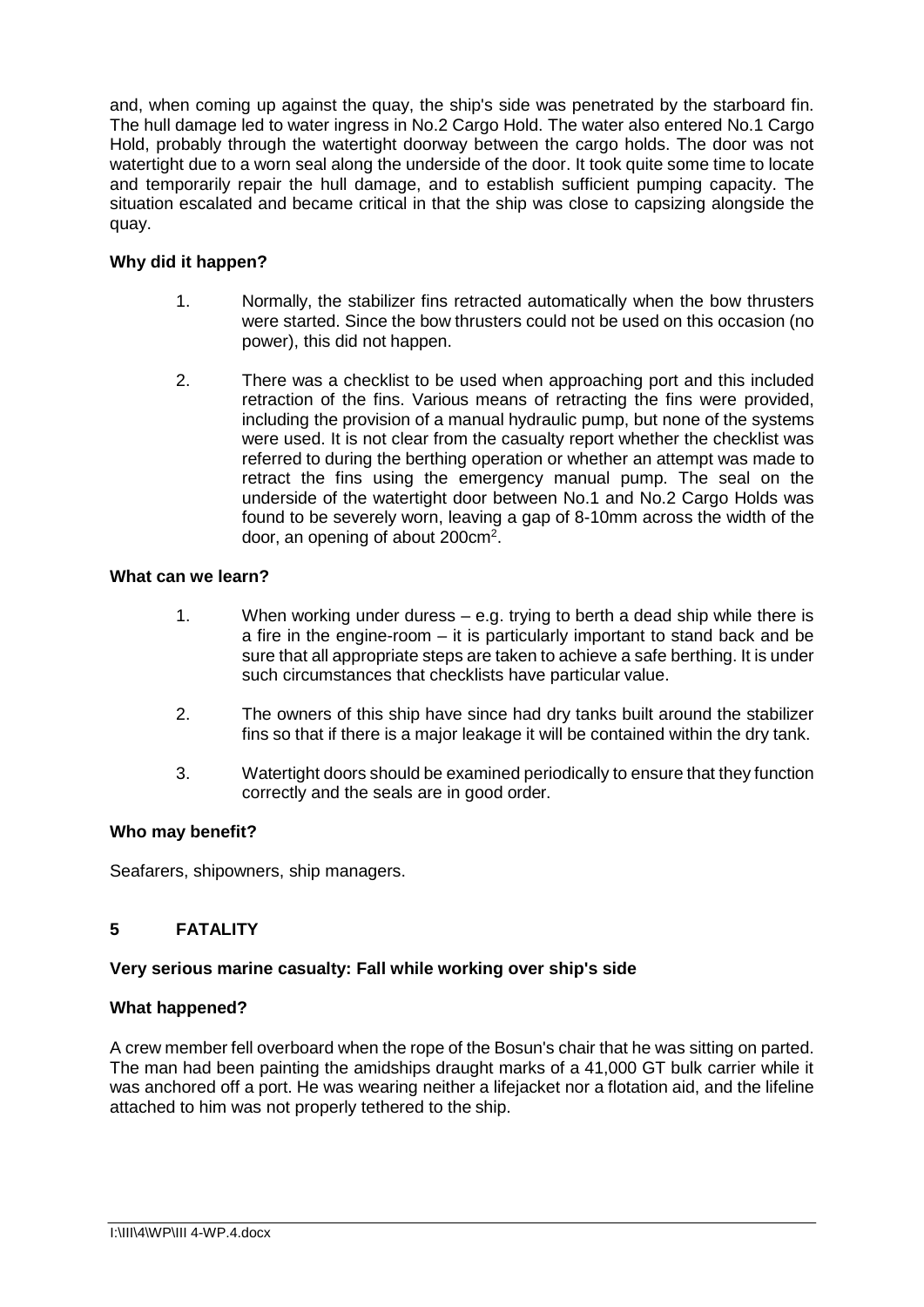The accident occurred during daylight hours in the morning in good weather conditions. Crew members on deck threw a lifebuoy towards the man in the water but he could not reach it and quickly sank. The crew then launched the ship's rescue boat but were unable to start its engine. The search for the missing man was conducted by boats and a helicopter from the port. Despite searching for the rest of the day, his body was not recovered.

The task to paint the draught marks had been undertaken after the master had issued a permit to work over the side. The missing crew member was the only person working over the side while the other crew were on the ship's deck. The crew member supervising the task had agreed with the seafarer not to wear a lifejacket. The rope parted while the crew were heaving it up after the painting task had been completed.

## **Why did it happen?**

- 1. The rope holding the Bosun's chair was in poor condition the main reason for its failure. Further, the crew were heaving the rope to recover the man sitting on the Bosun's chair instead of using a safer method, such as a rope ladder for the man to climb up to the deck.
- 2. Although a permit to work over the side had been issued, basic precautions were not in place. These include using a personal flotation aid, effective fall prevention equipment and proper supervision. The person supervising on deck had agreed to dispense with the available lifejacket as it was inconvenient to work while wearing it. The lifeline was not properly secured to the ship, and other equipment, such as the rope that parted, had not been properly inspected to ensure it was fit for purpose.

## **What can we learn?**

- 1. Safely working over the side of a ship relies on an effective permit to work that ensures suitable precautions are in place, including the wearing of an appropriate flotation aid and proper use of fall prevention equipment.
- 2. Work over the side must be properly supervised to ensure all measures identified in the permit to work are followed.
- 3. Preventing a person falling overboard should always be a primary objective.
- 4. Wearing a flotation aid significantly improves the chances of a person's survival and recovery, and its design should be appropriate for the work being undertaken.
- 5. It is also essential to have effective man overboard recovery measures in place, including properly trained crew and maintained equipment such as rescue boats.

## **Who may benefit?**

Seafarers, shipowners, ship operators.

# **6 FATALITY**

## **Very serious marine casualty: Crew member struck by waves on deck**

## **What happened?**

A crew member was seriously injured on the fore deck of a 7,000 GT oil tanker when he was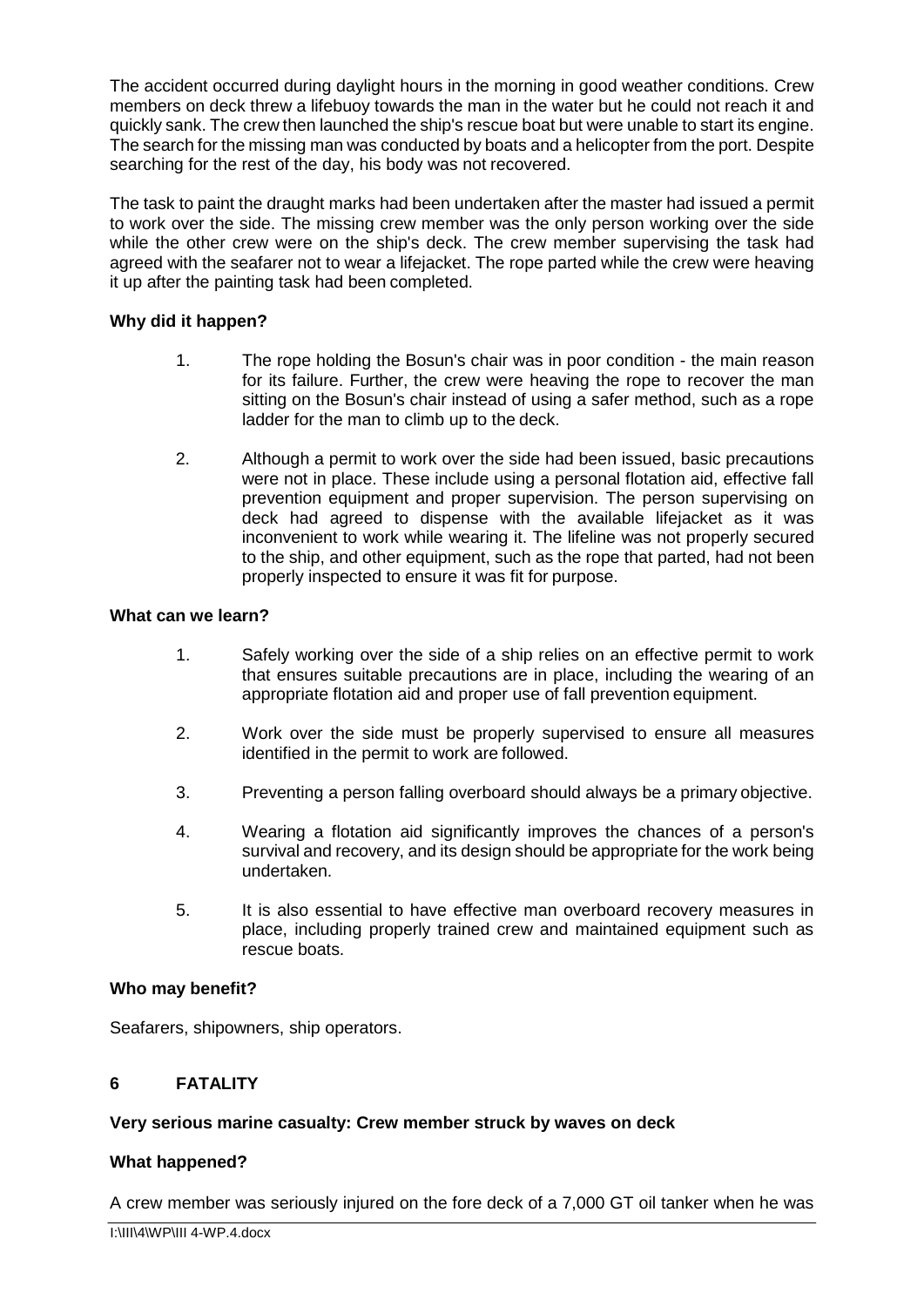struck by waves while going to the forecastle to close a weathertight door. The accident occurred about mid-afternoon in bad weather (gale force winds and 5-metre waves). Seas were being shipped on deck and the crew member was alone.

The officer of the watch had instructed the crew member to close the weathertight door but had not informed the master or anyone else. The crew member did not inform anyone else and followed the officer's instruction. After the accident, the officer of the watch announced on the public address system that the injured man needed to be rescued but did not specifically inform the master. Crew members proceeded forward and rescued the injured man before the ship had been turned around and away from the weather.

The injured man was then provided first aid. The master diverted the ship to the nearest port, where it arrived that evening. The injured man was taken to a hospital ashore but was later declared deceased.

## **Why did it happen?**

- 1. The weathertight door opened in heavy weather because it had not been properly secured for sea or checked before the onset of bad weather.
- 2. The crew member who died was on the fore deck with the ship heading into heavy weather. The officer of the watch did not consult or advise the master of his intentions and did not take sufficient account of the risk of sending a man forward in heavy weather without taking any precautions.
- 3. The crew member also did not take sufficient account of the risk of going forward in the prevailing conditions or challenge the instructions of the officer of the watch.

## **What can we learn?**

- 1. It is dangerous to go on a ship's deck in heavy weather. If going on deck is considered critical for the ship's safety, the master needs to risk assess the operation and take all precautions to minimize the risks.
- 2. turning the ship away from heavy weather to reduce rolling/pitching and the risk of shipping seas is an essential precaution to take before anyone goes on deck.
- 3. It is essential to properly secure a ship for sea, including closing all weather/watertight doors and other openings on deck.
- 4. Monitoring forecast weather at sea is essential so that necessary precautions, including checking that weather/watertight openings are securely closed, are taken before encountering heavy weather.

## **Who may benefit?**

Seafarers, shipowners, ship operators.

## **7 FATALITY**

## **Very serious marine casualty: Crew members struck by wave on deck**

## **What happened?**

I:\III\4\WP\III 4-WP.4.docx The Bosun of a 6,000 GT bulk carrier was swept overboard by a wave, and the Chief Mate and deck cadet were seriously injured, while they were returning from the ship's forecastle in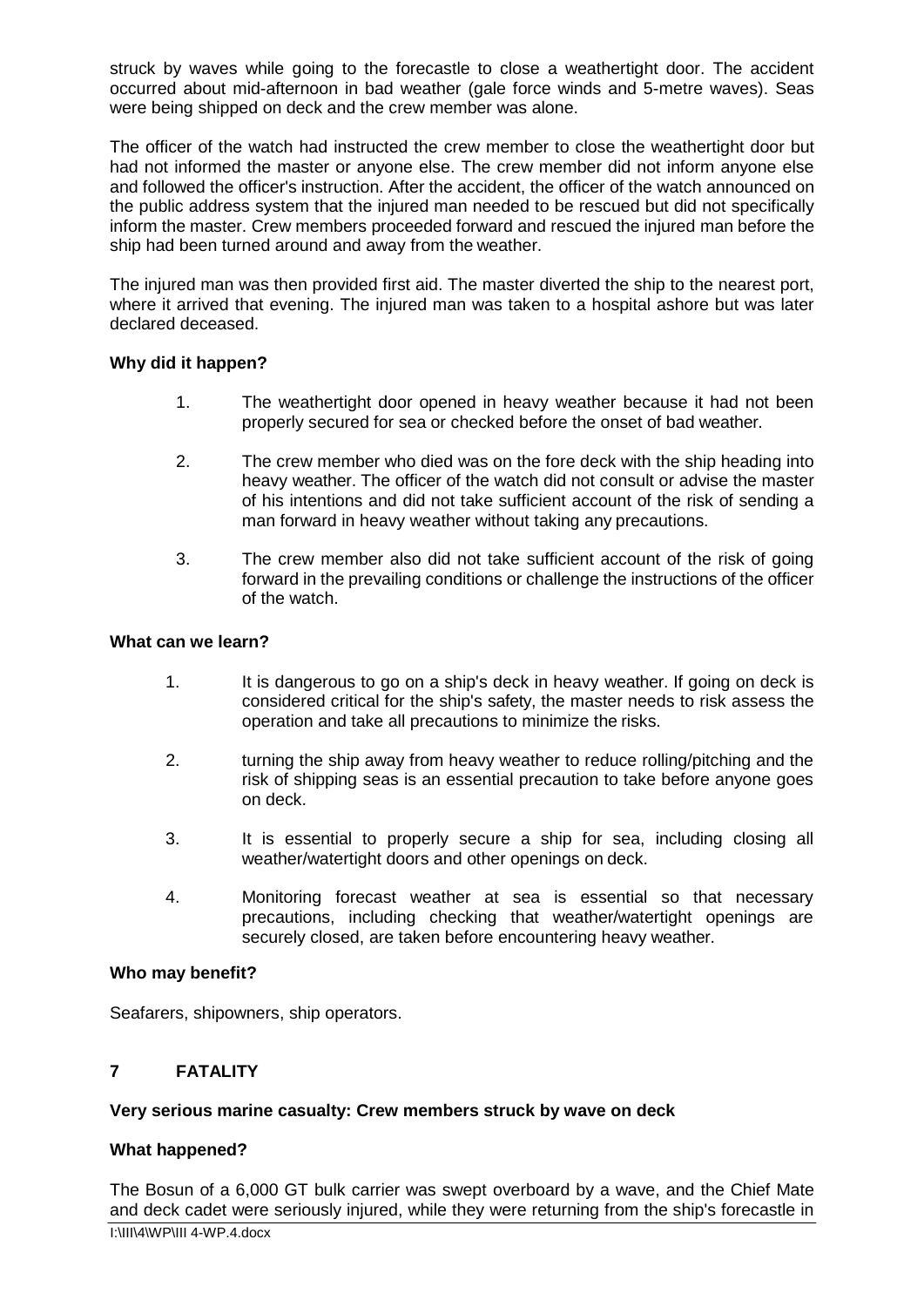heavy weather. The Bosun's body was recovered from the sea by search and rescue authorities about two hours later - he had drowned.

The master had anchored the ship the night before the accident after encountering winds of 50 to 60 knots. The ship's main engine was left running at minimum rpm. After breakfast the next day, the master instructed the three crew members to go to the forecastle and check the anchor cable. The weather was still poor with the wind more than 50 knots. The three men donned lifejackets and other personal protective equipment and went to the forecastle. When they reported the anchor cable had parted, the master instructed them to return from the forecastle. As the men were returning aft along the port side holding a lifeline near No.2 Cargo Hold, they were struck by a large wave that washed across the deck from the starboard side as the ship rolled to port. The Chief Mate, who was leading the group, reported to the Master that the Bosun, the last in the group, was missing and that he and the cadet had been injured.

The Master raised the alarm and instructed other crew to rescue the injured men and search on deck for the missing Bosun. The injured men were taken to the ship's hospital but the Bosun remained missing. The Master then requested help from shore authorities, who recovered the Bosun's body from the sea. The injured crew were taken to a hospital ashore by helicopter.

## **Why did it happen?**

- 1. The ship was anchored in heavy weather instead of being hove to or seeking shelter from the storm.
- 2. The crew members were sent on deck in heavy weather.
- 3. Neither the Master nor the Chief Mate and other crew who went on deck adequately considered the high risk of going on deck in heavy weather.

## **What can we learn?**

- 1. Anchoring a ship in heavy weather is hazardous and its anchoring equipment is not designed to be used in heavy weather.
- 2. Good seamanship requires a Master encountering heavy weather at sea to consider all safe options, one of which must include the ship being hove to until the weather moderates.
- 3. It is dangerous to go on a ship's deck in heavy weather. If going on deck is considered critical for the ship's safety, the Master needs to perform heavy weather risk assessment in advance and take all necessary precautions.

## **Who may benefit?**

Seafarers, shipowners, ship operators.

## **8 FATALITY**

#### **Very serious marine casualty: Stevedore ashore struck by mooring rope**

#### **What happened?**

An 8,500 GT general cargo ship was being moored alongside a wharf. A stevedore was standing near a slack mooring line, which was suddenly tensioned, knocking him into the water. The stevedore was not involved with the ship's mooring operations and had been on the wharf to attend to shore cargo cranes.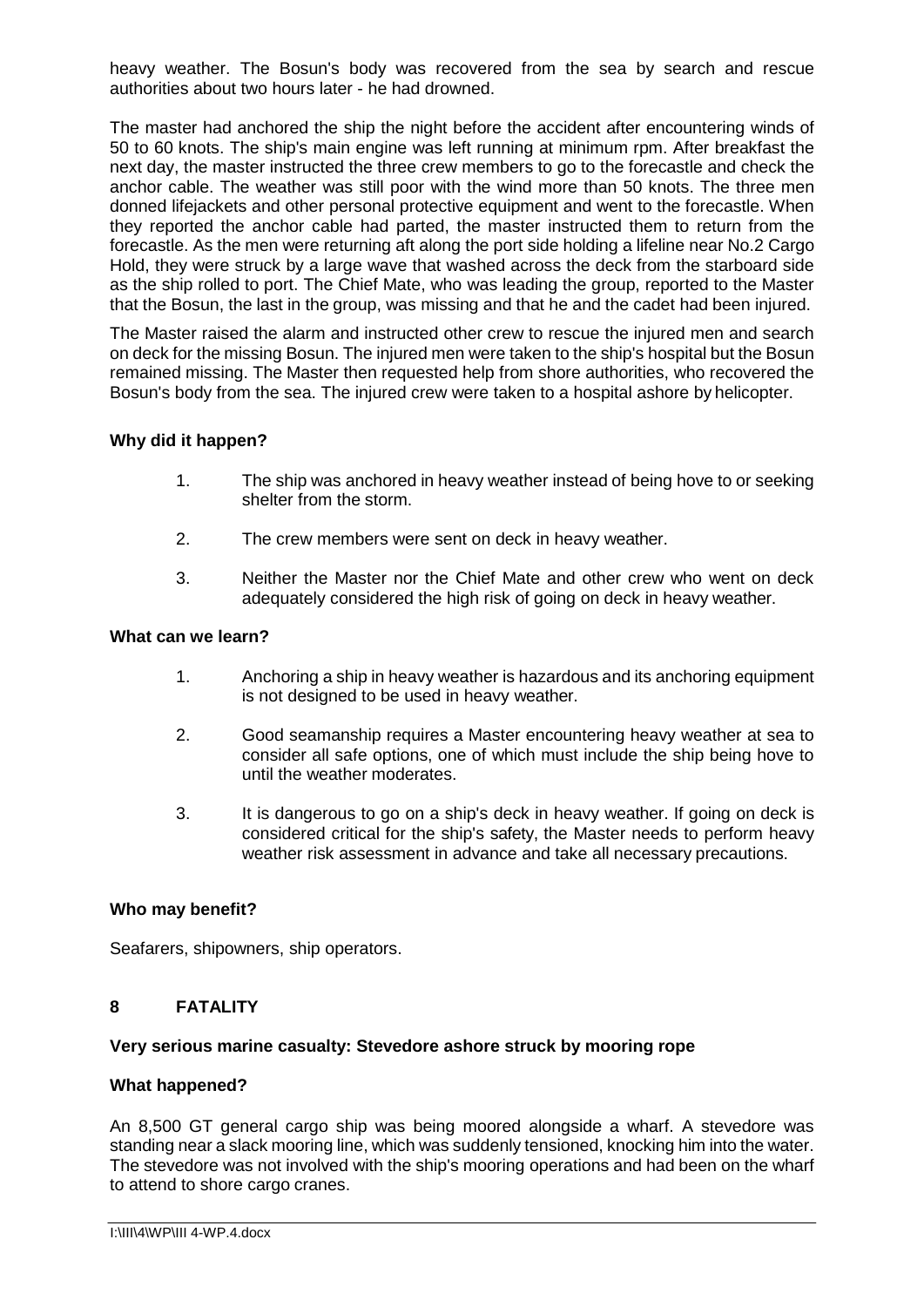The accident occurred in the afternoon. About 15 minutes after the accident, the stevedore was sighted floating face down in the water. He was recovered from the water and given cardiopulmonary resuscitation but showed no signs of life. An ambulance then took his body to a hospital.

No one on the ship or on the wharf had noticed the stevedore move into a hazardous position near the mooring line that was heaved up. The ship's officer signalled the man operating the winch on the forecastle to heave in the mooring line. In order to signal him, the officer had moved to a position from where he could no longer see the mooring line on the wharf.

## **Why did it happen?**

- 1. The stevedore moved into a hazardous area, where mooring operations were still underway. The ship's crew on deck could not see him or the mooring line on the wharf from their positions, and no one on the bridge noticed him.
- 2. The shore mooring linesmen did not prevent the stevedore from entering the hazardous area where they were still conducting mooring operations. The mooring gang company's safety management system did not have adequate procedures to prevent unauthorized entry to prohibited areas. There were neither warning signs for such areas nor other physical measures to prevent entry to them. The safety oversight of the company managing the wharf (with respect to supervision of the mooring gang company) was also inadequate.

## **What can we learn?**

- 1. The person supervising or controlling the tension on themooring line should always have the mooring line in sight to avoid accidents.
- 2. Effective communication between the bridge and ship mooring stations can ensure safer mooring operations, including active monitoring of the operations.
- 3. Only authorized persons should be permitted in areas where mooring operations are taking place both on board ships and on the wharf.

## **Who may benefit?**

Seafarers, shipowners, ship operators, port and terminal operators.

## **9 EXPLOSION AND FIRE**

### **Very serious marine casualty: Explosion in the cargo compressor room while carrying out hot work on deck**

## **What happened?**

An LPG carrier was carrying a cargo of butane and propane. Two crew members were attempting to crop out and renew step ladders leading to the loading manifold. The activity was part of work addressing several deficiencies identified during a Port State Control (PSC) inspection. The gas feeding the cutting tool was butane, tapped off the gas compressor inlet pipe. It is reported that the cutting torch was also connected to the vessel's compressed air deck line.

When the crew members lit up the cutting nozzle, there was a flashback along the hose connecting the torch to the cargo compressor inlet pipe resulting in an explosion and fire in the compressor room. The two crew members carrying out the cutting operation were killed, and two other crew members, who were also carrying out maintenance work on deck, were seriously injured. The compressor room, the re-liquefaction plant and other equipment were heavily damaged.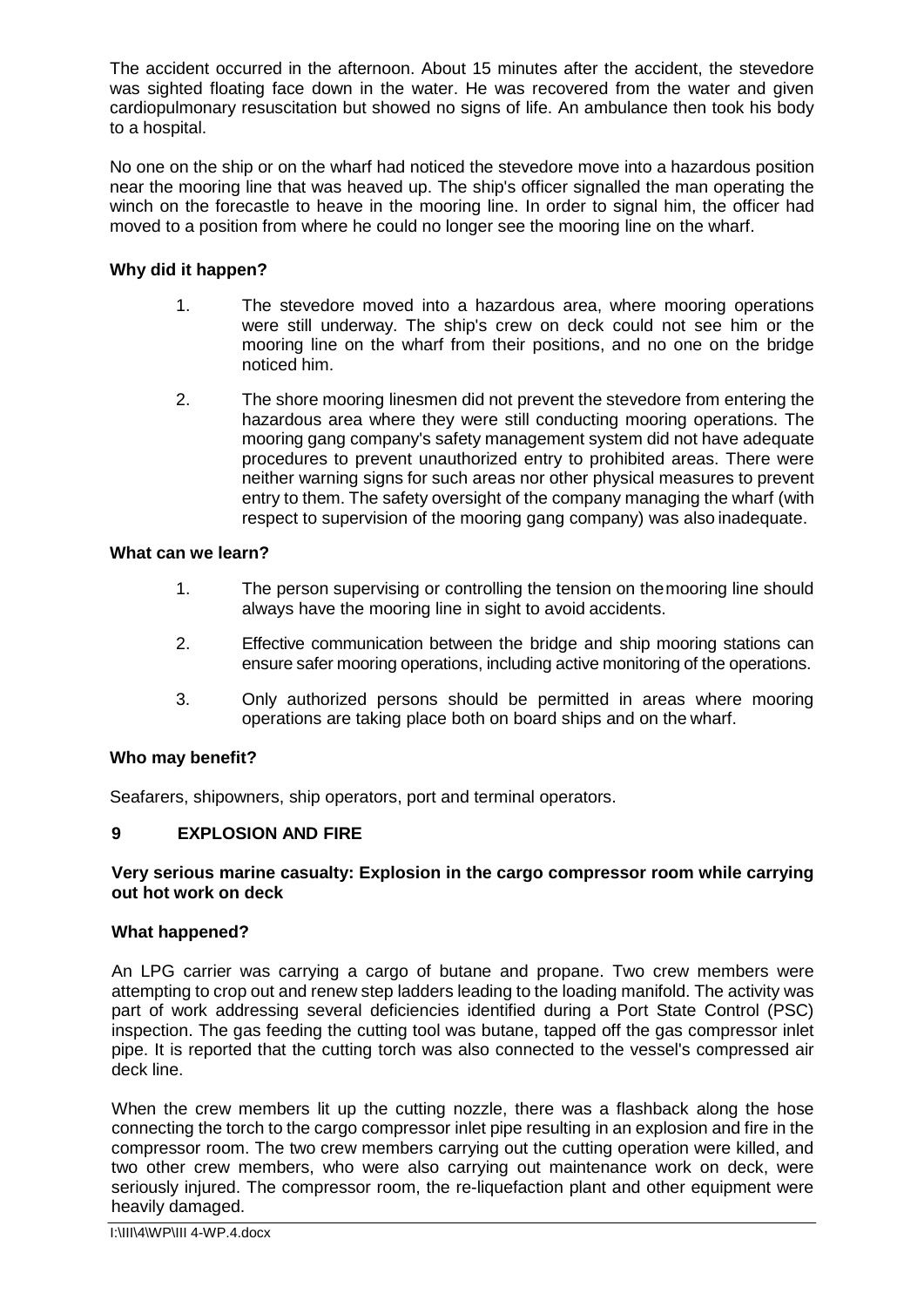## **Why did it happen?**

- 1. The ship's managers had not made arrangements for the work to be done while the ship was at a repair facility; instead, they allowed it to be carried out during a laden voyage. The facilities and equipment on board were not suitable for the work. No permit to work was issued; risks were not properly assessed and no specific safety precautions were planned. No officer had been assigned to supervise the work.
- 2. The source of ignition was not established but it is believed to have caused a flashback from the cutting torch along the hose connecting it to a cargo compressor.
- 3. Since most of the evidence was not available to the investigator, it is not known whether the cutting torch was a) suitable for the gases used or b) fitted with pressure regulators or flashback arresters.
- 4. The safety culture did not encourage lower ranks to question instructions; the crew simply did as they were told.

## **What can we learn?**

- 1. A strong safety culture has to be cultivated; it will not develop of its own volition. The work starts from top management. Management ashore needs to lead by example. When PSC inspection deficiencies are identified, a careful analysis -including formal risk assessment - needs to be made as to whether the crew have the necessary abilities and equipment to carry out the work during the voyage or whether the work needs to be undertaken in a competent repair facility. This is particularly important in the case of ships carrying flammable cargoes. Ship's crew need to be given the confidence to approach line management for advice or assistance if an onboard risk assessment determines that they do not have the resources or competence to undertake repair work themselves. Shore management cannot assist if they are not aware of a problem.
- 2. A properly developed and implemented approach to risk assessment can provide a company with a very valuable tool to help it manage safety.
- 3. The ship's Safety Management System (SMS) and standing instructions should include clear and adequate guidance for "No Hot Work" in areas liable to be exposed to flammable gases, and should include adequate guidance on the control of flammable vapors in and around the cargo tanks or cargo compressor room.
- 4. Whenever possible, hot work within the cargo area of a vessel carrying flammable cargoes should be carried out in a repair yard after all gas-freeing processes have been carried out and the area declared safe.
- 5. If it is imperative that hot work has to be undertaken during the voyage, it should only be undertaken after a detailed risk assessment has identified ALL significant risks arising out of the work activity – including an evaluation of the suitability of the tools to be used – and suitable mitigation measures have been put in place. This should include procedures for any repairs or maintenance pertaining to any kind of hot work, particularly in areas exposed to hydrocarbons which would cause a serious accident, threatening life and property. The assessment should also take into account any existing precautions to control the risk, such as permits to work, agreed procedures as per SMS, use of personal protective equipment, use of safe tools, and a "Stop Work Policy."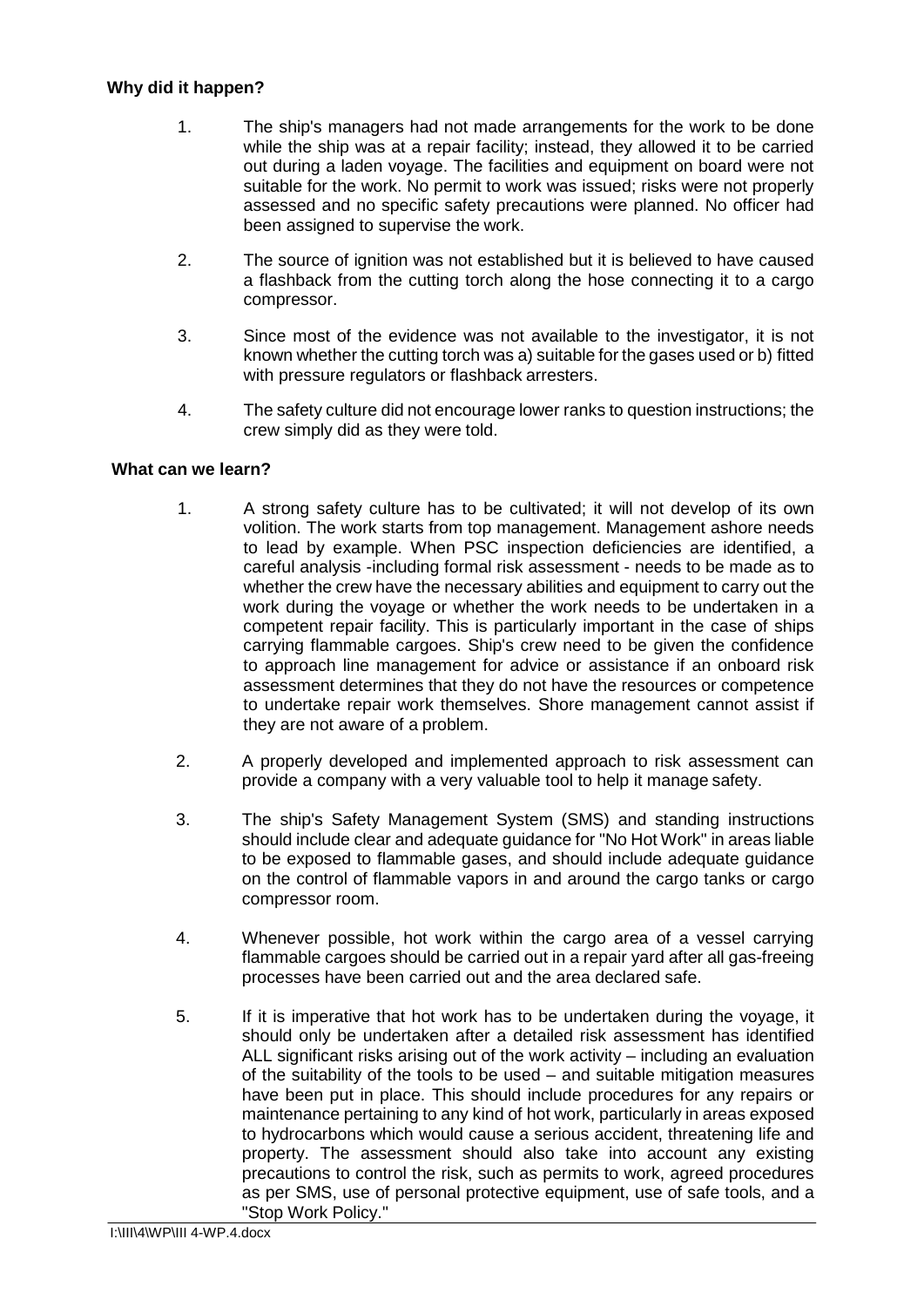- 6. Under no circumstances should attempts be made by the crew to tap-off cargo gas to progress repair work. Any modification to cargo lines should be approved by the Administration and the vessel's classification society.
- 7. While the practice leading to this unfortunate casualty cannot under any circumstances be condoned, flame-cutting using conventional set-ups such as oxy-acetylene, while commonplace, should always be carried out by competent operators and subject to a "permit-to -work." The danger of a flashback is nevertheless always present. The UK's Health and Safety Executive advises in its publication INDG297(rev1).

*"*Flashbacks are commonly caused by a reverse flow of oxygen into the fuel gas hose (or fuel into the oxygen hose), producing an explosive mixture within the hose. The flame can then burn back through the torch, into the hose and may even reach the regulator and the cylinder. Flashbacks can result in damage or destruction of equipment, and could even cause the cylinder to explode.

- Use the correct lighting-up procedure. Purge the hoses before lightingthe torch to remove any potentially explosive gas mixtures. Use a spark igniter and light the gas quickly after turning it on.
- Make sure the blowpipe is fitted with spring-loaded non-return valves.
- Use the correct gas pressures and nozzle size for the job.
- Maintain the equipment in good condition.

These measures will reduce the risk of a flashback but will not completely eliminate it. Non-return valves will not stop a flashback once it has occurred."

## **Who may benefit?**

Seafarers, shipowners, ship operators.

## **10 COLLISION**

## **Very serious marine casualty: Collision between car carrier and fishing vessel**

## **What happened?**

A 60,000 GT car carrier was on passage in open sea with the officer on watch alone on the bridge. A 20 GT fishing vessel with a sole deckhand on watch was ahead of the ship, but was not observed by the officer on the car carrier. Heavy rain showers reduced visibility and affected the radars, but neither the officer on the car carrier nor the deckhand on the fishing vessel found any reason to call for assistance. They did not find any reason to start the fog signal. The officer on the car carrier observed no AIS tracks in the vicinity (the fishing vessel had no AIS).

The deckhand on the fishing vessel was not allowed to operate the radar, but merely checked the radar display and observed the car carrier 6 miles away on the fishing vessel's starboard quarter. He then went back to the watch room, which was just a tiny compartment above the steering room. From where he was sitting, there was a blind sector on starboard quarter.

The ship subsequently collided with the fishing vessel, causing it to sink. One man was lost out of a crew of eight. The officer on the car carrier did not notice any collision.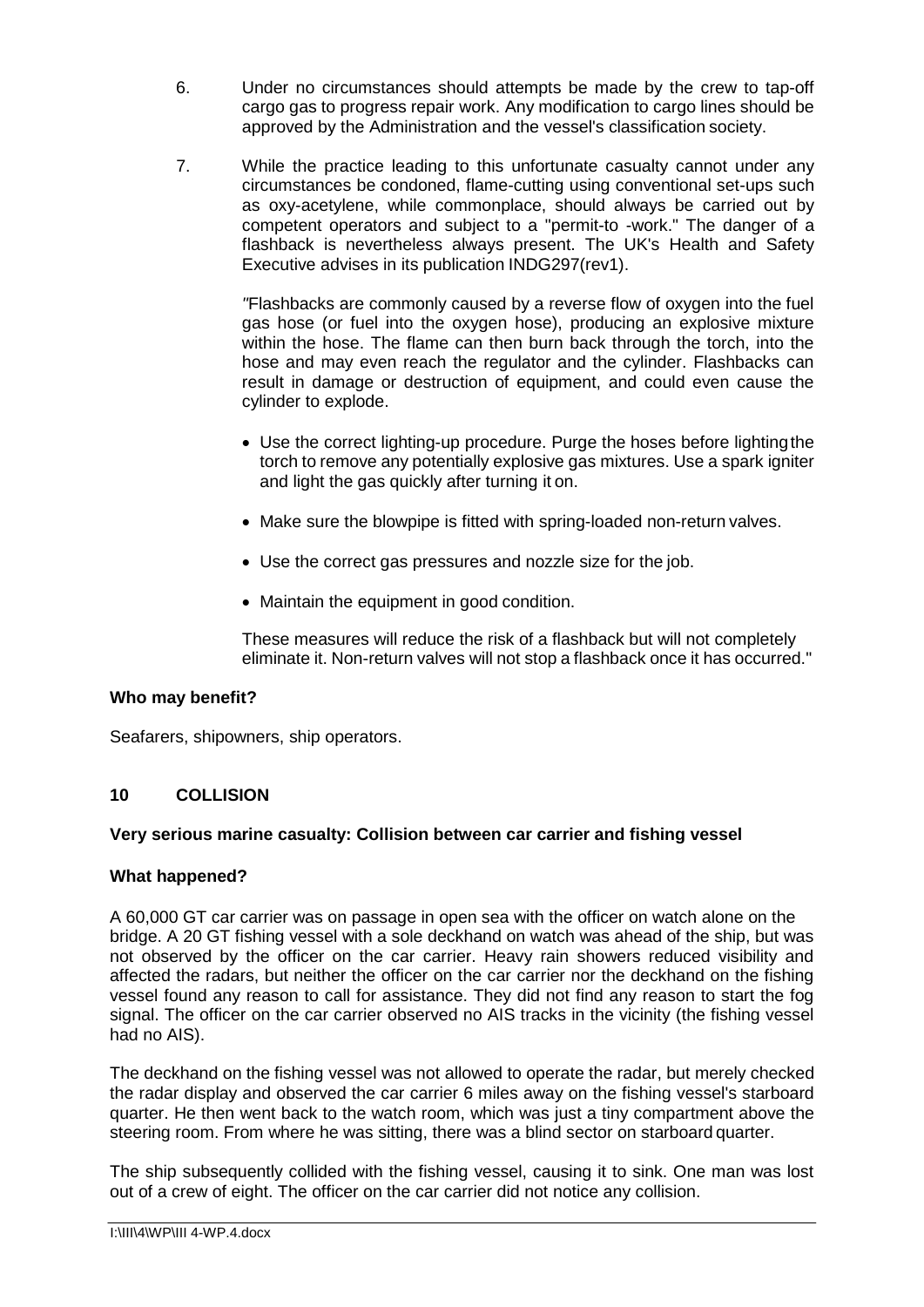- 1. Heavy rain showers reduced visibility and adversely affected the ship's radar displays, preventing the officer on the car carrier to detect the fishing vessel.
- 2. The officer of the car carrier relied on all other vessels having operational AIS, so he couldn't identify the fishing vessel, which had no AIS.
- 3. The fishing vessel's deckhand was unable to monitor the car carrier's approach from his seated position in the watch compartment.
- 4. Neither vessel sounded fog signals.
- 5. The ship's officer on watch and the fishing vessel's deckhand had both noticed that the visibility had reduced. However, neither of them called for assistance prior to the collision.

- 1. More than one person on watch is required in restricted visibility.
- 2. Watchkeepers should be trained in the use of available equipment.
- 3. Watchkeepers should not rely on vessels having operational AIS which may prevent vessels without operational AIS from being detected.
- 4. Blind sectors should be taken into consideration when maintaining a proper lookout and may require a watchkeeper to continually move about.
- 5. Sound signals should always be made in restricted visibility, even in open sea to provide an additional means for identifying a risk of collision.

## **Who may benefit?**

Seafarers, shipowners, ship operators.

## **11 COLLISION**

## **Very serious marine casualty: Collision between container ship and ro-ro car carrier**

## **What happened?**

A close-quarters situation developed in an area with heavy traffic. A 25,000 GT car carrier, which was the stand-on vessel in a crossing situation, called a 6,000 GT containership, which was the give-way vessel, to suggest that the car carrier turn to port and pass astern of the containership. This was agreed, but as the situation developed further, the container ship turned to starboard and finally ran into the starboard side of the car carrier. The bulbous bow caused sufficient damage to cause the car carrier to sink within 15 minutes. 11 seafarers were lost.

- 1. The vessels did not maneuver as agreed.
- 2. The officers on both vessels relied solely on ARPAradar data. Alack of visual monitoring resulted in a delayed recognition of the actual situation.
- 3. No lookout was posted on the container ship. The officer was alone on the bridge despite the heavy traffic and darkness.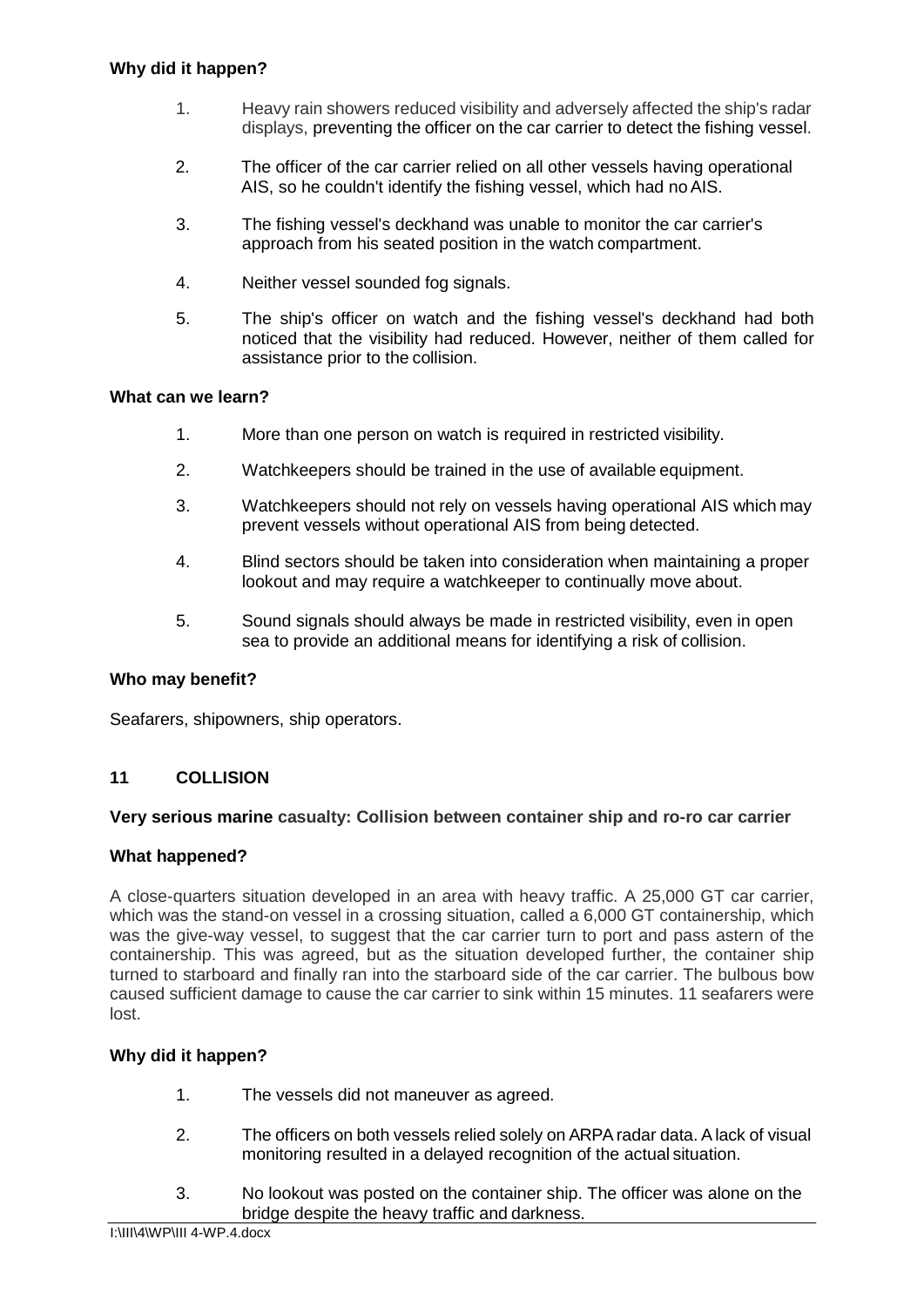- 4. The car carrier did not take early avoiding action. Neither vessel took bold and definitive action in time to avoid collision.
- 5. Immersion suits were difficult to reach on the car carrier due to the vessels list and only two persons wore them.

- 1. The most effective way to avoid a collision is to maneuver in accordance with the COLREGs. However, if other arrangements are made, they should be made in ample time, with due regard to observance of good seamanship and should be clear, followed and closely monitored by all vessels involved.
- 2. A proper lookout should be kept visually, not only with instruments, at all times.
- 3. Early and definitive action avoids dangerous situations from developing.
- 4. Survival equipment should be sited where it is most likely to be reached.
- 5. Who may benefit?

Seafarers, shipowners, ship operators.

## **12 FATALITY**

## **Very serious marine casualty: Entry of an enclosed space**

## **What happened?**

A 35,000 GT bulk carrier with steaming coal in bulk arrived at a port and was moored.

Able Seaman (AB)1 and Ordinary Seaman (OS)2 were instructed by the Bosun to access Cargo Hold No.3 to take a cargo sample. The cargo hold hatch covers and access hatch cover were closed. AB1 opened the access hatch cover and entered the cargo hold unaccompanied and without taking any safety precautions.

OS2 saw AB1 fall from the access ladder and asked the Bosun to come. The Bosun arrived and accessed the cargo hold to help AB1, who was lying unconscious. AB2 then arrived and entered the cargo hold, followed by OS1, all three entering the hold without taking any safety precautions or considering the possible danger. They all then collapsed.

The Chief Officer heard about the incident and went to the area, taking with him a breathing apparatus set. An ambulance was called via the agent and arrived within 15 minutes. The Bosun died as a result of the casualty.

- 1. AB1 was instructed by the Bosun to enter the cargo hold despite the access hatch being marked "NO UNAUTHORIZED ENTRY INTO CARGO HOLDS" and no crew members having been ordered by an officer to do so.
- 2. None of the required precautions were taken to provide safe access when AB1 was instructed to enter the cargo hold.
- 3. The Bosun, AB2 and OS1 all entered the cargo hold unaccompanied to provide help without first taking any safety precautions.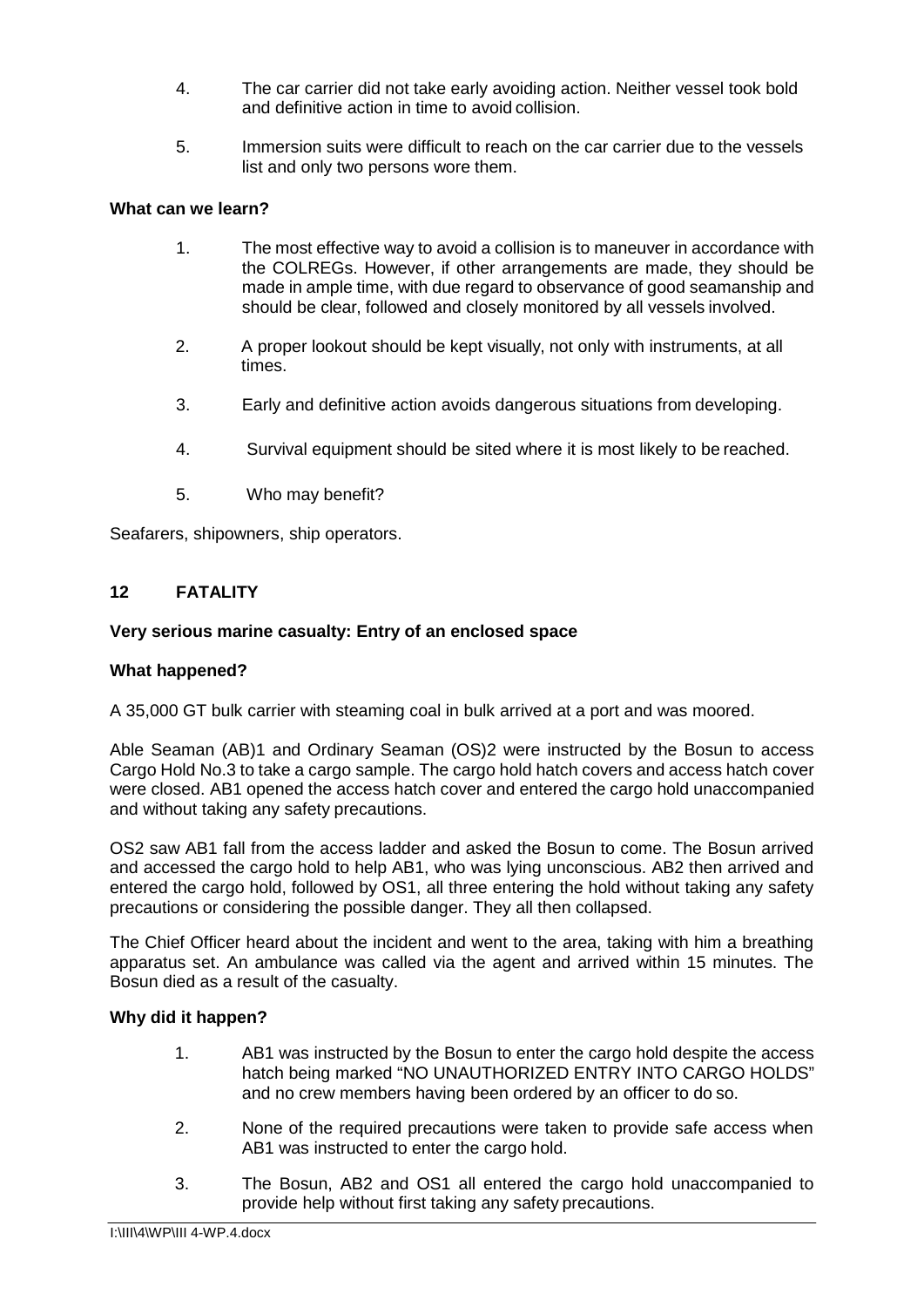- 1. Access to enclosed spaces without required safety measures in place occurs frequently and leads to casualties.
- 2. Self-contained breathing apparatus sets should be placed close to the entrances of enclosed spaces during entry, and be readily available for use in an emergency.
- 3. The need for authorized entry of enclosed spaces, required precautionary safety measures and relevant training should be stipulated at safety meetings and during newcomer familiarization.
- 4. Effective enclosed space entry training and drills should take into account the instinctive reaction of seafarers to provide assistance and highlight that doing so without appropriate safety equipment is hazardous and can result in additional casualties.

## **Who may benefit?**

Seafarers, shipowners, ship managers.

## **13 FATALITY**

## **Very serious marine casualty: Entry of an enclosed space**

## **What happened?**

The crew of a 9,000 GT bulk carrier with a cargo of sawn timber was practising a weekly emergency drill. When the Chief Officer did not appear at his muster station, a search was conducted.

During the search, two junior ratings discovered that the access hatch cover to Cargo Hold No.3 was open and, looking inside, noticed the Chief Officer lying at the base of the stairway on platform No.2.

The Chief Engineer then entered the enclosed space without taking adequate safety precautions, and subsequently collapsed on top of the Chief Officer on platform No.2.

On hearing calls for help from the Chief Engineer, the second Officer then also entered the enclosed space without taking adequate safety precautions, and collapsed on top of the Chief Engineer.

Four crew members wearing breathing apparatus sets entered the space to retrieve the three officers, taking with them equipment to assist the injured officers with their breathing.

The three officers were lifted out of the cargo hold and given CPR. The second Officer was taken to a local hospital. However, the Chief Officer and Chief Engineer died.

- 1. The existing shipboard operational procedures did not take account of the carriage of timber cargoes and the danger posed by oxygen depletion.
- 2. There were no warning notices at the point of entry to the cargo hold, on either the outside or inside of the access hatch cover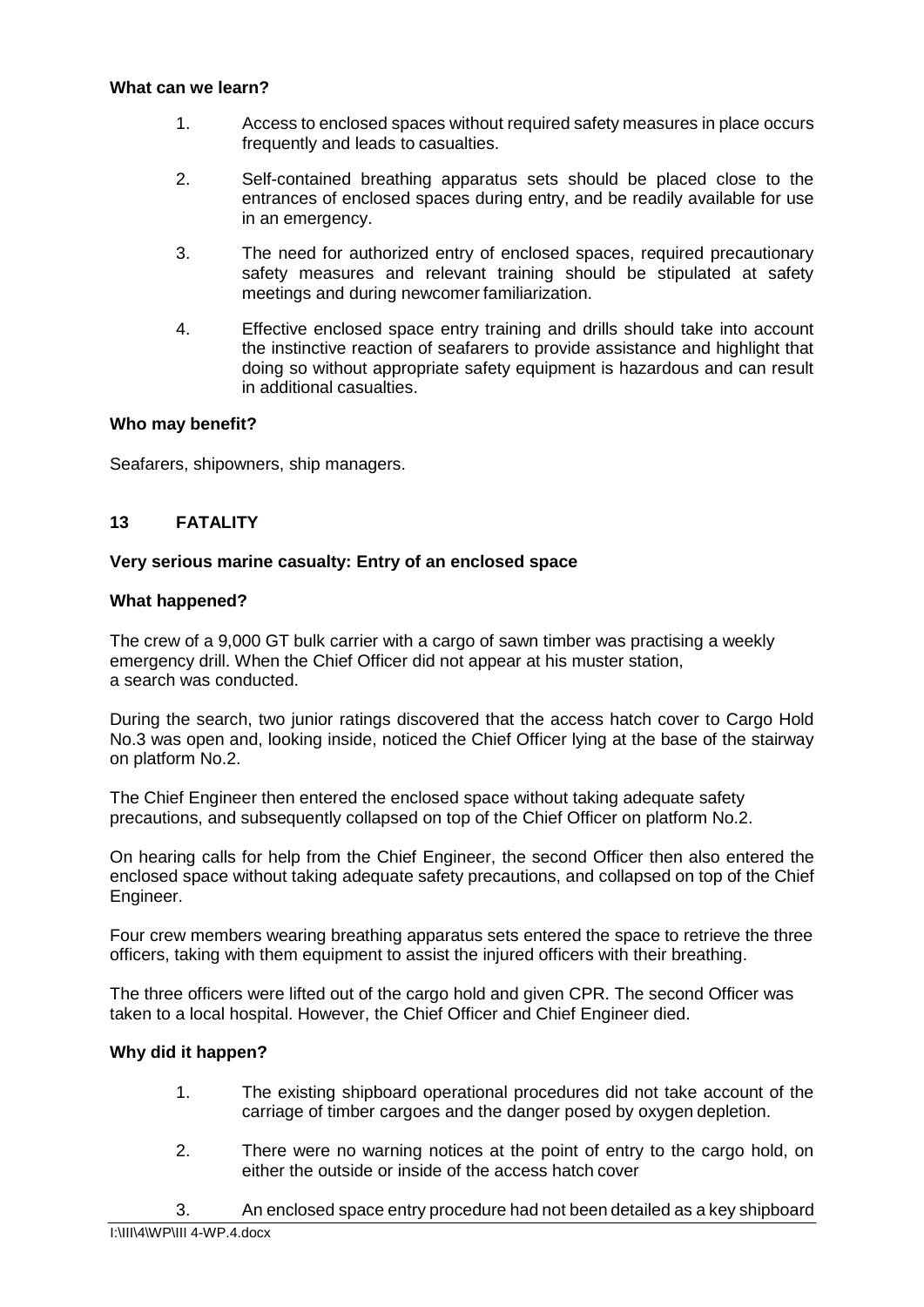operation in the Safety Management System (SMS).

4. The human instinct of wanting to save a colleague resulted in the Chief Engineer and second Officer entering an unsafe space without suitable precautions for their own individual safety.

### **What can we learn?**

- 1. There are inherent dangers associated with entry of enclosed spaces, particularly cargo holds, no matter what type of cargo they may contain, including those posed by oxygen depletion from the timber cargo.
- 2. There is a need to ensure that all persons who are required to enter an

enclosed space positively identify the atmospheric condition against parameters, which should be stated in the SMS together with procedures for safe entry.

3. Effective enclosed space entry training and drills should take into account the instinctive reaction of seafarers to provide assistance and highlight that doing so without appropriate safety equipment is hazardous and can result in additional casualties. .

### **Who may benefit?**

Seafarers, shipowners, ship managers.

### **14 FATALITY**

#### **Very serious marine casualty: Fall from a vertical ladder in a cargo oil tank**

#### **What happened?**

A 30,000 GT chemical tanker anchored in an offshore anchorage with all cargo oil tanks (COTs) and the starboard slop tank having been cleaned and gas-freed for inspection of the condition of tank coatings.

The shipowner's technical consultant (the superintendent) and two paint supervisors from the cargo tank coating manufacturer boarded the vessel in the morning. The superintendent, who was in attendance to carry out an Environmental Audit, also intended to inspect the cargo oil tanks for tank coating condition and any deep suction well pitting.

After all preparation work was completed, which included a risk assessment and issue of enclosed space entry permits, the tank inspection commenced.

During the day and prior to the accident, the superintendent entered three cargo oil tanks and spent a total of 73 minutes staying inside the tanks. In the afternoon, the Chief Officer entered 4S cargo oil tank followed by the superintendent. Firstly, the Chief Officer climbed down the vertical ladder and reached the landing platform. He stayed on the platform to wait for the superintendent. The superintendent then entered the tank and climbed down the vertical ladder. Suddenly, he fell from the vertical ladder to the bottom of the cargo oil tanks.

The Chief Officer immediately informed the Bosun, who was the responsible person at the entrance to the cargo oil tanks, by radio. The Bosun immediately relayed the message to the duty officer on the bridge and the ship's Master. The superintendent was rescued and sent to hospital ashore for treatment. However, the superintendent was declared deceased by a local doctor.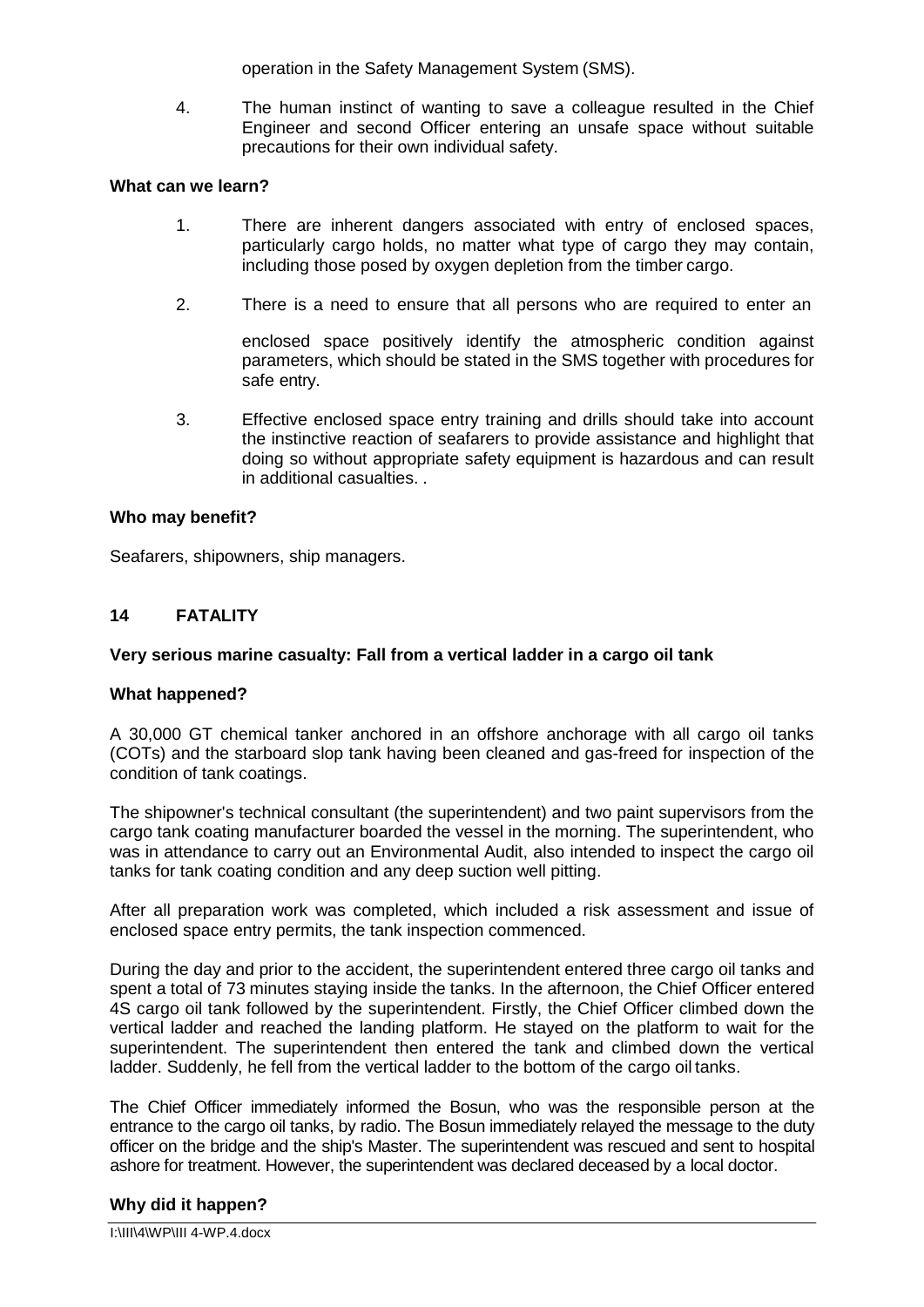- 1. At the time of the accident, the ambient temperatures on deck and inside the cargo oil tanks were about 33℃ and 37℃ respectively. The superintendent might have suffered from heat exhaustion that caused him to lose his grasp of the vertical ladder while he was entering 4S cargo oil tank in the afternoon under high ambient temperature.
- <sup>2</sup> The vertical ladder had no guard rings, which could have prevented him from falling sideways after he lost his grasp of the ladder.

- 1. It is necessary to take extra precautions and to use fall arrestors as far as practicable to avoid falling when climbing on a vertical ladder that is not fitted with guard rings.
- 2. Account should be taken of the impact of heat on the human body during prolonged periods of work in a hot climate.

## **Who may benefit?**

Seafarers, shipowners, ship managers.

## **15 COLLISION**

## **Very Serious marine casualty: Collision of a bulk carrier with a coaster moored alongside a jetty**

## **What happened?**

A 25,000 GT bulk carrier was proceeding to a jetty with a pilot on board. The ship used its anchor and a tug to turn around and berth alongside a jetty. In doing so, the ship's bow collided with the port side of a coaster, which was moored alongside the jetty, breaching the hull of the coaster severely. The coaster left the jetty and was beached in shallow water to prevent it from sinking.

There was no pollution and no one was injured. The damage to the bulk carrier was minor.

## **Why did it happen?**

- 1. The speed of the bulk carrier was too high to turn it around at the turning basin.
- 2. After the engine was stopped, there was a delay in executing the engine astern order to further reducing the ship's speed.
- 3. There was no detailed discussion between the master and pilot about maneuvering the vessel and the master was not aware of what the pilot intended to do.
- 4. The ship's passage plan to the jetty did not take the starboard turn at the basin into consideration.
- 5 The pilot was tired and not feeling well. Fatigue might have adversely affected his performance.

## **What can we learn?**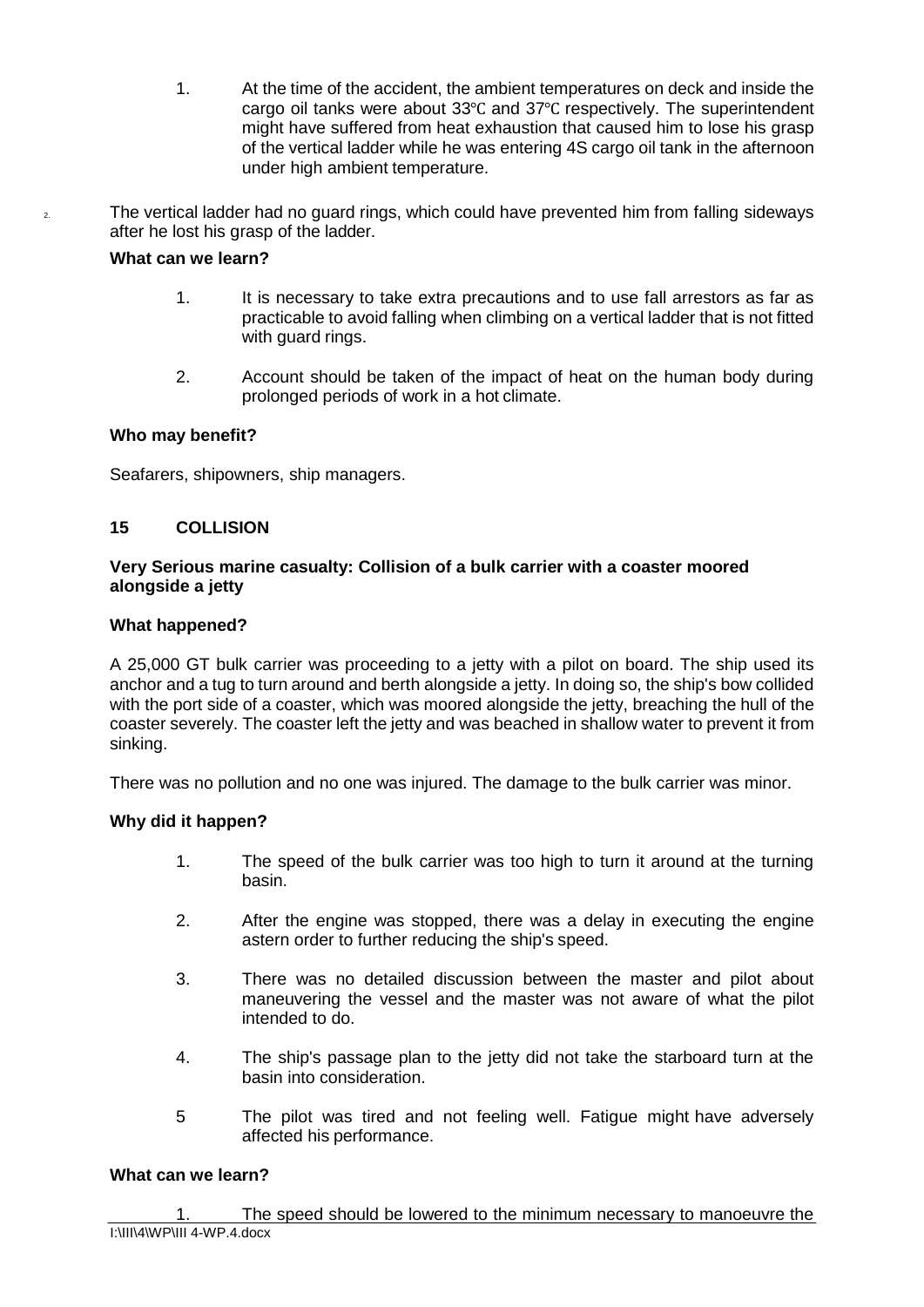ship while approaching a jetty.

- 2. The passage plan should be detailed from berth to berth, taking into consideration the vessel's manoeuvring characteristics and the local conditions.
- 3. The master and pilot should fully discuss the passage plan and have the same understanding on what they intend to do.
- 4. Bridge Resource Management (BRM) should be effective to facilitate coordination and information exchange between the bridge team and the pilot. Crew members and pilots should be well trained in BRM.

## **Who may benefit?**

Seafarers, shipowners, ship managers, pilots.

## **16 COLLISION**

## **Very serious marine casualty: Capsize of a tug while assisting a ship**

## **What happened?**

A tug had been engaged to assist a passenger/ro-ro ship to berth in high winds. There was no harbour pilot on board the ship because the master held a pilot exemption certificate for the port. The tug was manoeuvring close to the port bow of the ship while attempting to establish the tow, when the stern of the tug collided with the ship's bulbous bow. As a result of the collision the tug came broadside on in front of the ship, heeled dangerously to port and took on water. The tug capsized and two of its crew died.

- 1. The tug was forced to leave the "safe zone" and manoeuvre close to the bow of the ship in order to establish the tow, whereupon hydrodynamic interaction between the hulls of the ship and tug drew the tug inwards to collide with the ship's bulbous bow.
- 2. The speed of the ship through the water at the time was too fast to safely establish the tow. The relatively high speed through the water meant the "safe zone" in which the tug must remain was further away from the ship, making it more difficult to establish the tow.
- 3. The relatively high speed through the water also meant the tug was using a high percentage of its available engine power to match the speed of the ship, leaving minimal reserve power to manoeuvre.
- 4. The pilot-exempt master of the ship was not required to have undergone additional training for tug assistance. Tug assistance was usually requested during adverse and difficult weather conditions.
- 5. Water entered the tug through an open door and open engine-room ventilation duct when the tug turned broadside on and heeled over. This allowed down-flooding to occur, further reducing stability and ultimately causing the capsize.
- 6. The tug crew were unable to close the engine-room ventilation duct during operations because it was required to be open in order to supply air for the tug's engines.
- 7. The tug did not comply with the required stability parameters, which meant it was prone to excessive heeling during operations and down-flooding.